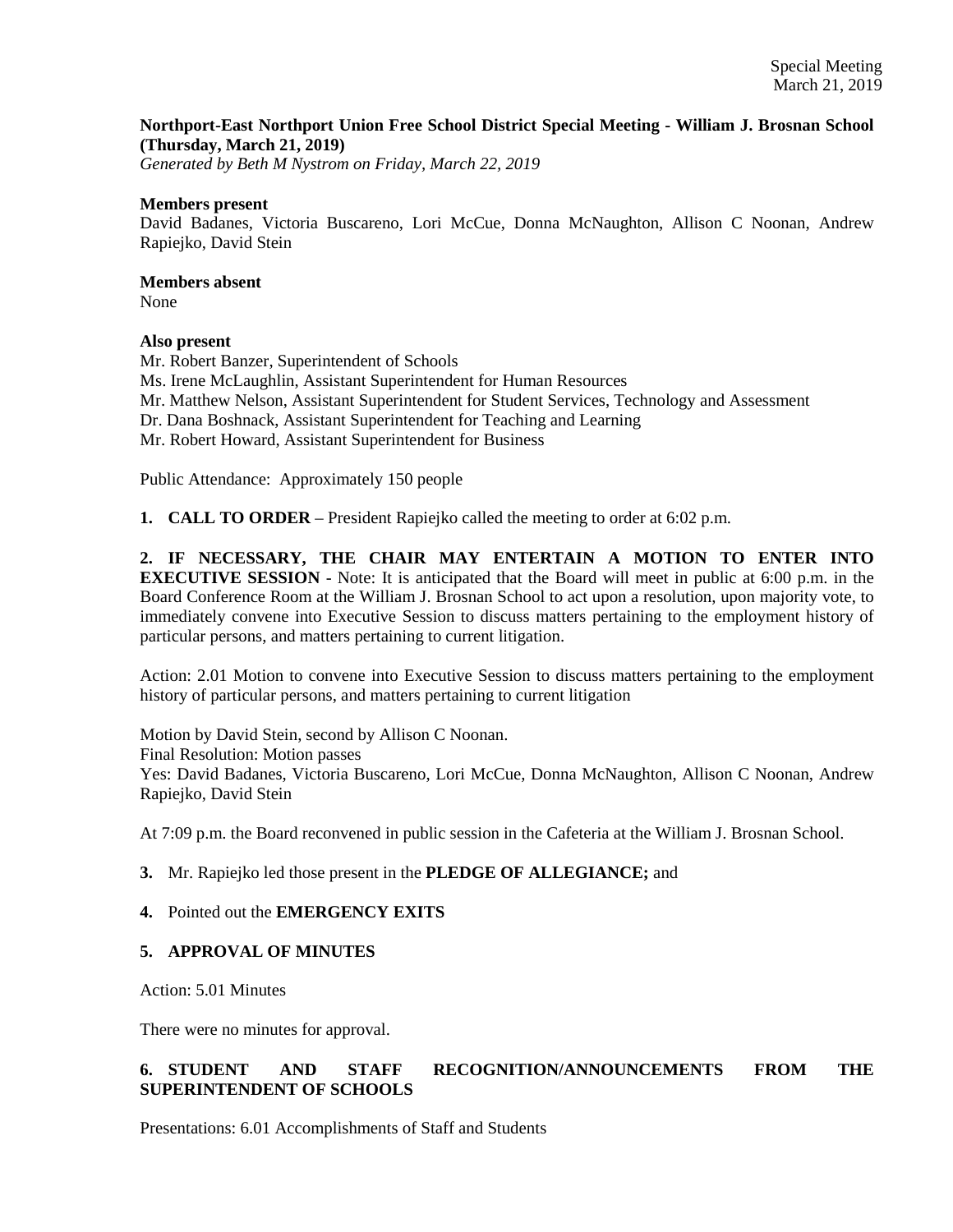6.01.1 Dr. Izzet Mergen, District Chairperson of Fine and Performing Arts, introduced Ashleigh Basel who was selected to participate in the 2019 All-Eastern Treble Chorus at the 2019 PMEA/NAfME Eastern Division Conference.

6.01.2 Mr. Sean Hurley, District Chairperson of Social Studies, introduced Nicholas Bertos, Social Studies Department Student of the Month.

Mr. Hurley stated that Nick has excelled as a scholar at Northport High School, challenging the most rigorous academic programs. He will graduate this year as an International Baccalaureate Diploma Candidate with an Advanced Regents Diploma and currently has an overall grade point average of 98.4. Nick is currently enrolled in the capstone IB History of Americas course. He has excelled in the American Law and L.E.A.D. elective courses, as well as Advanced Placement courses in World History, United States Government and Politics, and Comparative Government and Politics where he scored a perfect score of five on the exam. Nick also scored a 99 on both his Global History and Geography and United States History and Government Regents Exams, and has a weighted grade point average of 104.6 in his social studies classes.

When speaking to the teachers in the Social Studies Department about Nick, his academic successes are celebrated, and there is no conversation that doesn't include his positive attitude and tireless work ethic. Nick is the epitome of a model student in the classroom.

Nick has been an integral member of the Law Club and competitive Mock Trial Team, a vital part of the Northport HS Model U.N. Team, where he was named 'Outstanding Delegate" at last year's Hofstra University Model U.N. Conference. In addition, Nick is a team leader on a Midwinter Night's Dream and a member of Project Vets.

President Rapiejko and Superintendent Banzer congratulated Nick on his fine accomplishments and presented him with a commendation from the Board.

6.01.3 Mr. Richard McAllister, Northport High School Assistant Principal, introduced Arianna Keating, Family and Consumer Science Department Student of the Month.

Mr. McAllister stated that Arianna is a bright, compassionate and creative young woman. She has completed work in Early Childhood Education, Family Dynamics, Literacy Lab and the college level Child Psychology and Development court. She is currently enrolled in Early Childhood Education Advanced Planning and Administration where she plays a fundamental role in the organization and management of the preschool classroom. Arianna is very perceptive to the needs of children and has a kind and calm personality which makes her a natural with children. She leads group activities in the classroom and is a role model to the high school students who assist with the preschool children. She is a hard-working, organized individual and her high level of commitment is inspiring.

Arianna has been an active member of Northport High School's Future Educators Association (FEA) assisting community preschool and elementary school age children in their afterschool "Cooks and Books" Program. She holds the office of secretary in the Northport High School Student Government, is a senior leader in SHARE, and she is a member of the National Honor Society. Her giving personality is also evident as she volunteers in the community as a lector at St. Philip Neri Church in Northport and utilizes her vast experience with children in her job as a page at the Northport Library.

President Rapiejko and Superintendent Banzer congratulated Arianna for her fine accomplishments and presented her with a commendation from the Board.

Superintendent Banzer thanked everyone who attended the Town Hall Meeting on Saturday and for the show of support for Senator Gaughran. There were over 500 people in attendance and that presence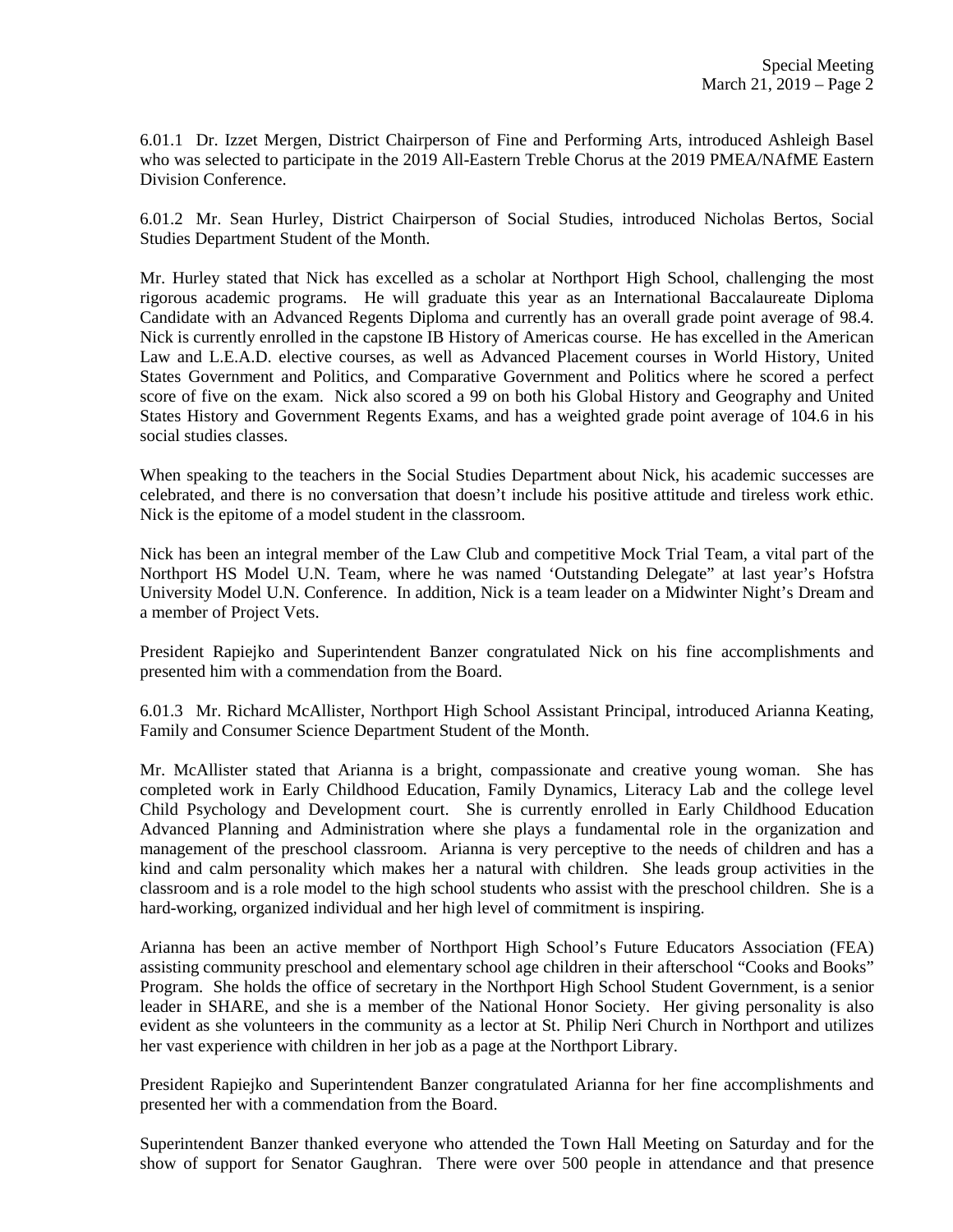speaks volumes. Mr. Banzer stated that the website www.stoplipanow.com residents can send letters directly to Governor Cuomo. There is also information on the Facebook page and on the website.

Mr. Banzer stated that the IB dance performance last night was fantastic and congratulated the performers and the pit crew. The Empty Bowls event took place at the high school which allowed students to use their talents to help others.

### **7. SPECIAL REPORTS**

Presentations: 7.01 Strategic Plan

Dr. Dana Boshnack, Assistant Superintendent for Teaching and Learning presented a video on the Strategic Plan Update. There are hundreds of teachers doing this work including curriculum writing and a lot of other initiatives undertaken. Dr. Boshnack thanked the teachers who volunteered to be in the video and Mr. Kohronas who helped edit the video. The Strategic Plan Update video is available on the District's website.

There was a discussion regarding data points, assessments, attendance, responsive classroom, flexible learning spaces, and professional development.

## **8. DISCUSSION OF SUPERINTENDENT'S PROPOSED 2019-2020 BUDGET**

Mr. Banzer reviewed the proposed 2019-2020 budget in the areas of personnel and benefits. The proposed 2019-2020 budget includes over \$1 million increase in health insurance, elementary school leadership initiative – creation of Elementary Student Councils, expansion of Co-Teaching Model at elementary schools and high school, reduction in staff due to enrollment decrease and efficiencies, and reduction of administrative position. Mr. Banzer reviewed the enrollment history from 2011-2012 to present which shows a net changes of -1,165. Mr. Banzer reviewed the grades K-6 staffing, including projected staffing and class size at the elementary. The proposed staffing in Art, Music, and Physical Education shows a reduction of 1.0 fte. The proposed staffing in English, Math, Science, ENL, Social Studies, and World Languages shows a reduction of 3.9 fte. The proposed staffing in Health, Family and Consumer Science, Technology, Business shows a reduction of .55 fte. The proposed staffing in Speech, Counselors, Social Workers, Student Assistance, Special Education, and Teaching Assistants shows a reduction of 6.45 fte. The proposed 2019-2020 support staff shows a reduction of 10 fte. Administrative Staffing in 2019-2020 shows a reduction of 1 fte.

Discussion: 8.01 Discussion of Personnel and Benefits in following Budget Function Codes:

| <b>Function Code</b> | Description                            |
|----------------------|----------------------------------------|
| 1040                 | District Clerk                         |
| 1240                 | <b>Chief School Administrator</b>      |
| 1310                 | Accounting                             |
| 1311                 | <b>Business Administration</b>         |
| 1320                 | Auditing                               |
| 1325                 | Treasurer                              |
| 1345                 | Purchasing                             |
| 1430                 | Human Resources                        |
| 1480                 | <b>Public Information and Services</b> |
| 1620                 | <b>Operation of Plant</b>              |
| 1621                 | Maintenance of Plant                   |
| 1660                 | <b>Central Warehouse</b>               |
| 1670                 | <b>Central Printing and Mailing</b>    |
| 2010                 | Curriculum Development and Supervision |
|                      |                                        |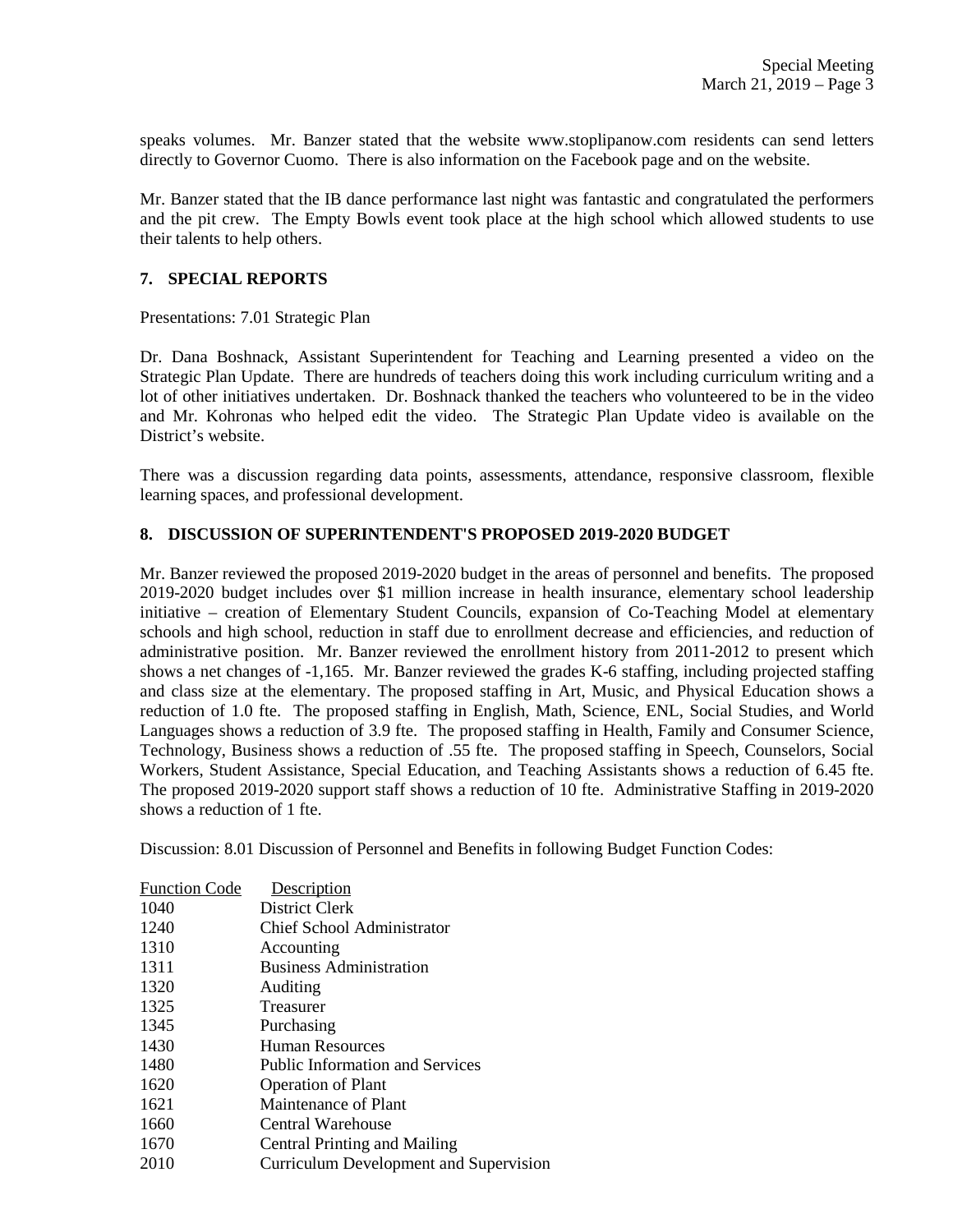| 2020 | Supervision - Regular School              |
|------|-------------------------------------------|
| 2040 | Supervision - Special School              |
| 2070 | In-Service Training - Instruction         |
| 2110 | Teaching - Regular School                 |
| 2250 | Programs for Students with Disabilities   |
| 2310 | <b>Continuing Education School</b>        |
| 2320 | <b>Summer School</b>                      |
| 2610 | School Library and Audio Visual           |
| 2630 | <b>Computer Assisted Instruction</b>      |
| 2805 | Attendance                                |
| 2810 | Guidance                                  |
| 2815 | <b>Health Services</b>                    |
| 2820 | <b>Psychological Services</b>             |
| 2822 | <b>Education Related Support Services</b> |
| 2825 | <b>Social Work Services</b>               |
| 2850 | Co-Curricular Activities                  |
| 2855 | Interscholastic Athletics                 |
| 5510 | <b>District Operated Transportation</b>   |
| 7140 | <b>Community Recreation</b>               |
| 8060 | <b>Community - Civic Activities</b>       |
| 9010 | <b>ERS</b>                                |
| 9020 | <b>TRS</b>                                |
| 9030 | Social Security                           |
| 9040 | <b>Workers' Compensation</b>              |
| 9045 | Life Insurance                            |
| 9050 | Unemployment Insurance                    |
| 9055 | Disability Insurance                      |
| 9060 | <b>Health Insurance</b>                   |
| 9087 | <b>Extended Sick Leave</b>                |
| 9088 | <b>Accrued Leave Payout</b>               |
| 9089 | <b>Other Employee Benefits</b>            |
|      |                                           |

There was a discussion regarding reduction of 17.45 fte, class size estimates, enrollment, geometry lab component in mathematics, reduction of administrative position in Special Education, high school and middle school scheduling, the environmental program

### **9. SUPERINTENDENT'S REPORT, GENERAL - FOR BOARD ACTION**

Action: 9.01 Personnel Actions Report Recommendation to approve the attached Personnel Actions Report

Motion by Lori McCue, second by Victoria Buscareno. Final Resolution: Motion Passes Yes: Victoria Buscareno, Lori McCue, Donna McNaughton, Allison C Noonan, Andrew Rapiejko, David **Stein** Not Present at Vote: David Badanes

# **10. SUPERINTENDENT'S REPORT, FINANCIAL - FOR BOARD ACTION**

Action: 10.01 Ocean Avenue Field Trip Donation Recommendation to approve the following resolution: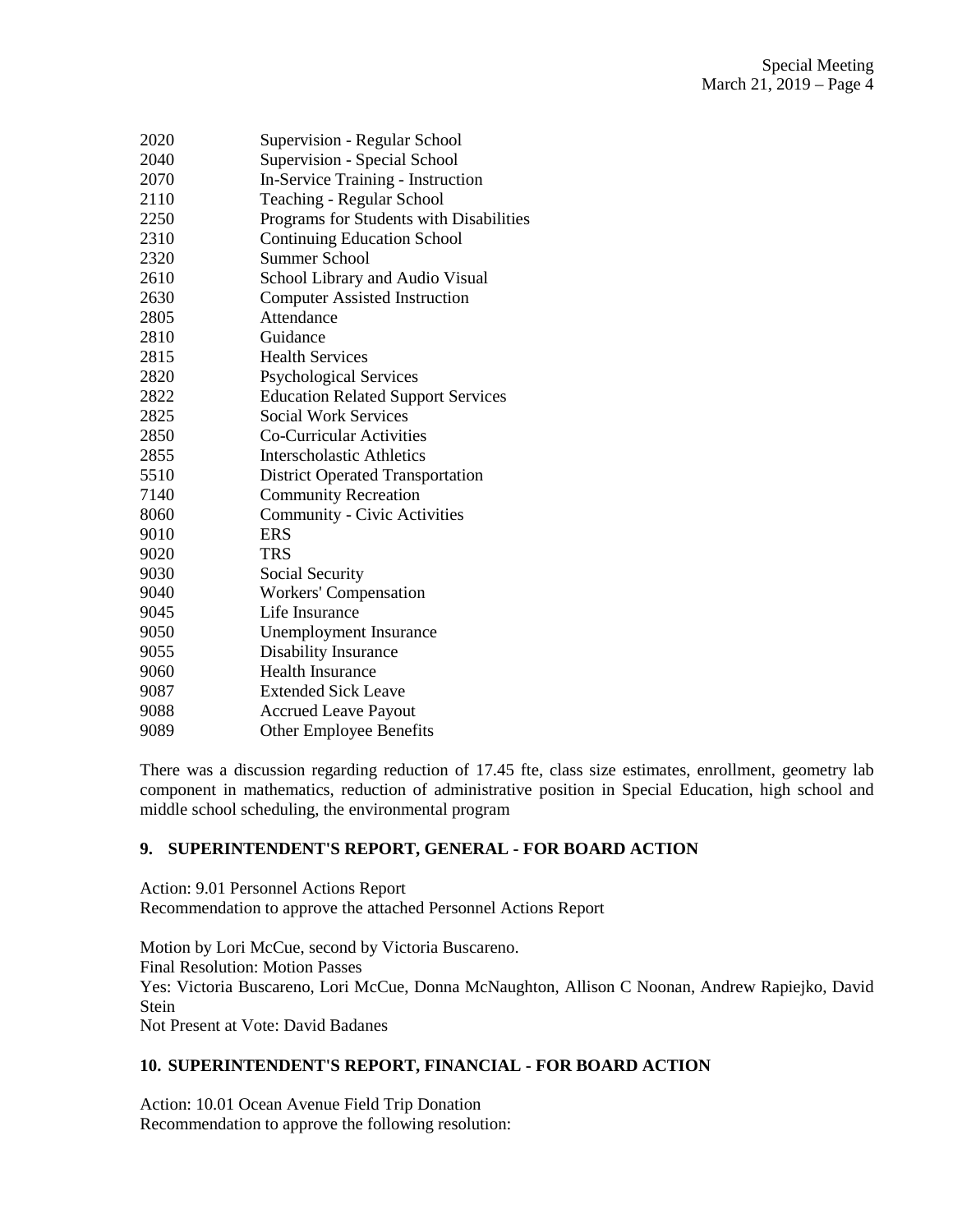"BE IT RESOLVED, that the Board of Education hereby gratefully accepts a donation of \$448 from Northport-East Northport residents for the purposes of covering the cost of the Ocean Avenue Elementary School 4th Grade Stony Brook Gristmill field trip and increase the 2018-2019 budget code A2060.4900.00.2805 by \$448 for this purpose.

 BE IT RESOLVED, that the Board of Education hereby approves an increase in the revenue code A2705 of the 2018-2019 budget by \$448 with the understanding that this increase in revenue is the result of donations from Northport-East Northport residents."

Motion by Donna McNaughton, second by Allison C Noonan. Final Resolution: Motion Passes Yes: Victoria Buscareno, Lori McCue, Donna McNaughton, Allison C Noonan, Andrew Rapiejko, David Stein Not Present at Vote: David Badanes

Action: 10.02 Northport Middle School Student Activity Donation - Greenkill Recommendation to approve the following resolution:

 "BE IT RESOLVED, that the Board of Education hereby gratefully accepts a donation of \$34,695 from the Northport Middle School Student Activity Account, for the purpose of students attending the trip to Greenkill YMCA Outdoor Education Center and increase the 2018-2019 budget code A2110.4161.23.2902 by \$34,695 for this purpose.

 BE IT RESOLVED, that the Board of Education hereby approves an increase in the revenue code A2705 of the 2018-2019 budget by \$34,695 with the understanding that this increase in revenue is the result of donations from the Northport Middle School Student Activity Account."

Motion by Donna McNaughton, second by Allison C Noonan. Final Resolution: Motion Passes Yes: Victoria Buscareno, Lori McCue, Donna McNaughton, Allison C Noonan, Andrew Rapiejko, David **Stein** Not Present at Vote: David Badanes

Action: 10.03 Judith Tracy Memorial Scholarship Fund Donation Recommendation to approve the following resolution:

 "RESOLVED, that the Board of Education accept the donation of \$300.00 from Mark Tracy to the Judith Tracy Memorial Scholarship Fund"

Motion by Donna McNaughton, second by Allison C Noonan. Final Resolution: Motion Passes Yes: Victoria Buscareno, Lori McCue, Donna McNaughton, Allison C Noonan, Andrew Rapiejko, David Stein Not Present at Vote: David Badanes

Action: 10.04 Urban Studies Field Trip Donation Recommendation to approve the following resolution:

 "BE IT RESOLVED, that the Board of Education hereby gratefully accepts a donation of \$566 from Northport-East Northport residents for the purposes of covering the cost of transportation for the Northport High School Urban Studies Class field trip on February 14, 2019 and increase the 2018-2019 budget code A2110.4161.30.2903 by \$566 for this purpose.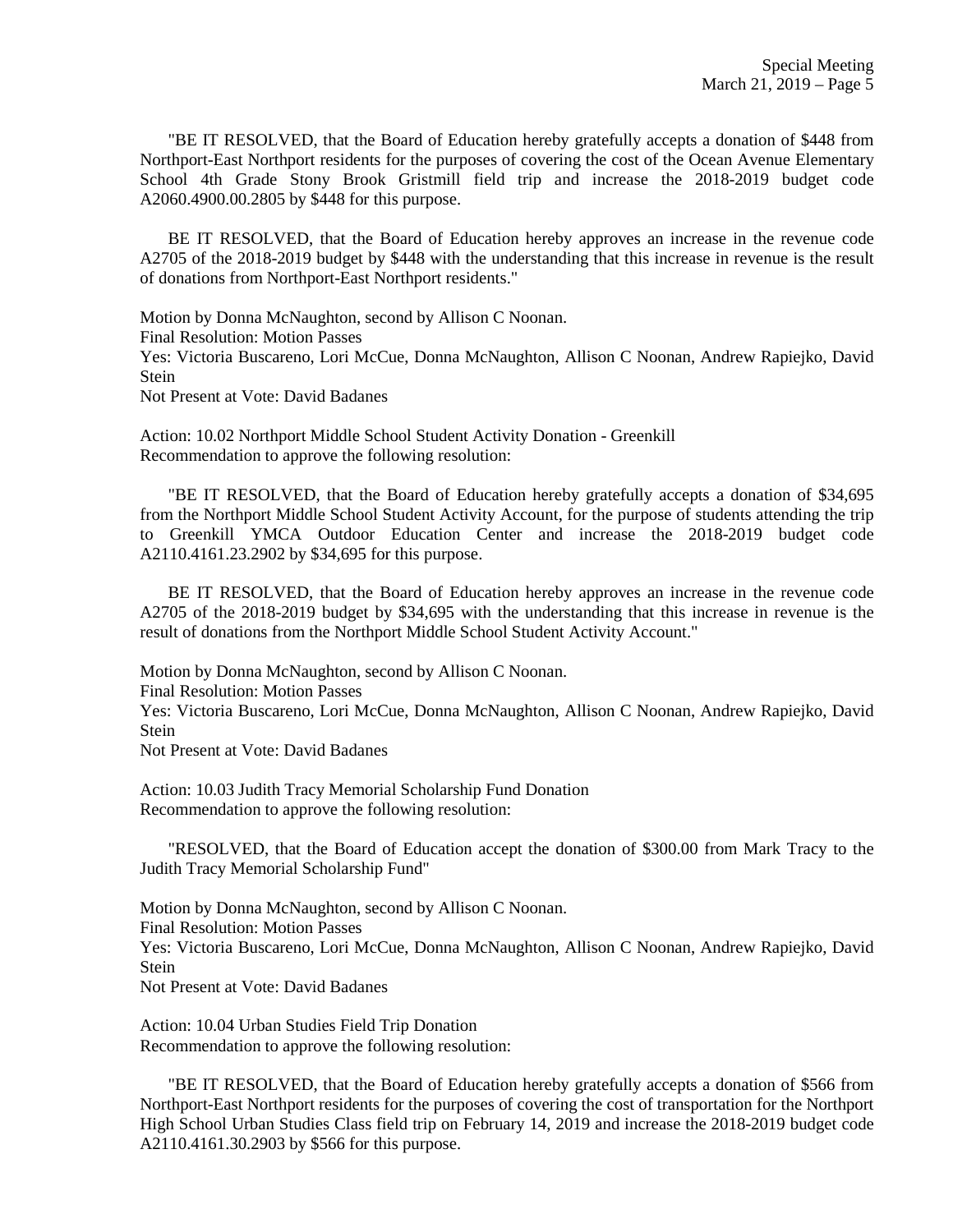BE IT RESOLVED, that the Board of Education hereby approves an increase in the revenue code A2705 of the 2018-2019 budget by \$566 with the understanding that this increase in revenue is the result of donations from Northport-East Northport residents."

Motion by Donna McNaughton, second by Allison C Noonan. Final Resolution: Motion Passes Yes: Victoria Buscareno, Lori McCue, Donna McNaughton, Allison C Noonan, Andrew Rapiejko, David Stein Not Present at Vote: David Badanes

Action: 10.05 6th Grade Investigate Field Trip Donation Recommendation to approve the following resolution:

 "BE IT RESOLVED, that the Board of Education hereby gratefully accepts a donation of \$1,125 from the Northport Middle School Student Activity Account for the purposes of covering the cost of transportation for the 6th Grade Investigate field trip to New York City and increase the 2018-2019 budget code A2110.4262.23.2902 by \$1,125 for this purpose.

 BE IT RESOLVED, that the Board of Education hereby approves an increase in the revenue code A2705 of the 2018-2019 budget by \$1,125 with the understanding that this increase in revenue is the result of donations from the Northport Middle School Student Activity Account.

Motion by Donna McNaughton, second by Allison C Noonan. Final Resolution: Motion Passes Yes: Victoria Buscareno, Lori McCue, Donna McNaughton, Allison C Noonan, Andrew Rapiejko, David Stein Not Present at Vote: David Badanes

Action: 10.06 William J. Brosnan Scholarship Fund Donation Recommendation to approve the following resolution:

 "RESOLVED, that the Board of Education accept the donation of \$500.00 from William and Julie Brosnan to the William J. Brosnan Scholarship Fund."

Motion by Donna McNaughton, second by Allison C Noonan. Final Resolution: Motion Passes Yes: Victoria Buscareno, Lori McCue, Donna McNaughton, Allison C Noonan, Andrew Rapiejko, David **Stein** 

Not Present at Vote: David Badanes

Action: 10.07 Change Order Recommendation to approve the following Change Order:

10.07.1 Change Order Number: 1, East Northport Middle School, SED #58-04-04-03-0-003-024, February 13, 2019, reduction in the amount of \$5,000.00

Motion by Donna McNaughton, second by Allison C Noonan. Final Resolution: Motion Passes Yes: Victoria Buscareno, Lori McCue, Donna McNaughton, Allison C Noonan, Andrew Rapiejko, David Stein Not Present at Vote: David Badanes

Action: 10.08 Health Service Contracts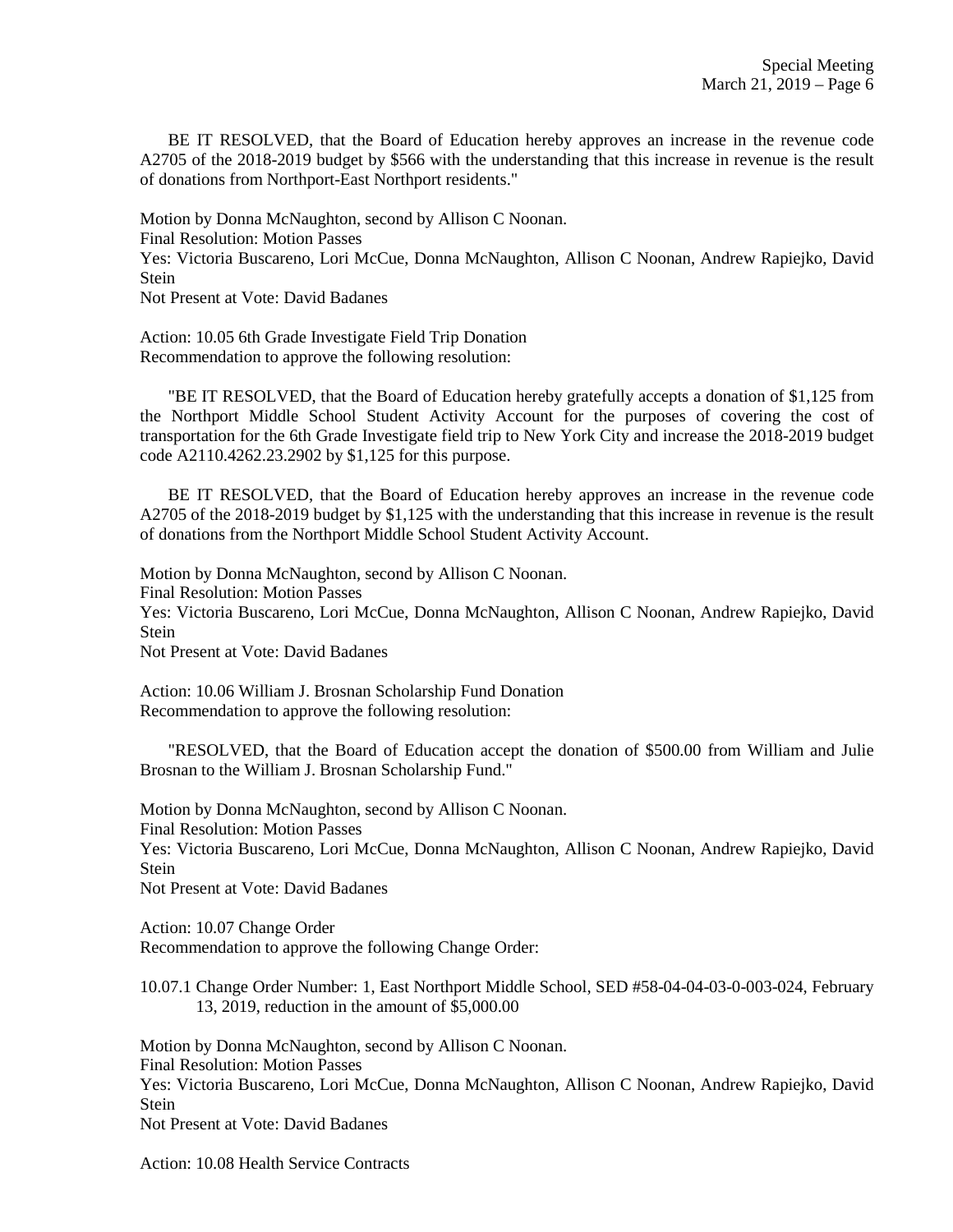Recommendation to authorize the Board President to sign contracts with the following school districts to provide health services for Northport-East Northport students attending school in that district during the 2018-2019 school year:

- 10.08.1 Smithtown Central School District, three (3) students attending Harbor Country Day School, four (4) students attending St. Patrick's School, six (6) students attending Smithtown Christian School, 13 students total @ \$1,002.98, totaling \$13,037.31
- 10.08.2 Syosset Central School District, eleven (11) students attending Our Lady of Mercy Academy, two (2) students attending St. Edward the Confessor School, 13 students total @ \$985.75, totaling \$12,814.75

Motion by Donna McNaughton, second by Allison C Noonan. Final Resolution: Motion Passes

Yes: Victoria Buscareno, Lori McCue, Donna McNaughton, Allison C Noonan, Andrew Rapiejko, David **Stein** 

Not Present at Vote: David Badanes

Action: 10.09 Da Vinci Education & Research LLC Recommendation to approve a 2018-2019 Agreement between the Northport-East Northport Union Free School District and Da Vinci Education & Research LLC for resource room services (Spec. Ed.)

Motion by Donna McNaughton, second by Allison C Noonan.

Final Resolution: Motion Passes

Yes: Victoria Buscareno, Lori McCue, Donna McNaughton, Allison C Noonan, Andrew Rapiejko, David **Stein** 

Not Present at Vote: David Badanes

Action: 10.10 Curriculum Travel of America, Inc.

Recommendation to approve a Rider to Agreement between the Board of Education of the Northport-East Northport Union Free School District and Curriculum Travel of America, Inc. (BAS)

Motion by Donna McNaughton, second by Allison C Noonan.

Final Resolution: Motion Passes

Yes: Victoria Buscareno, Lori McCue, Donna McNaughton, Allison C Noonan, Andrew Rapiejko, David Stein

Not Present at Vote: David Badanes

Action: 10.11 Treasurer's Report and Monthly Summary of Receipts and Disbursements Recommendation to approve the Treasurer's Report and Monthly Summary of Receipts and Disbursements:

10.11.1 Treasurer's Report for the period January 1, 2019 through January 31, 2019 10.11.2 Monthly Summary of Receipts and Disbursements for January 2019

Motion by Donna McNaughton, second by Allison C Noonan. Final Resolution: Motion Passes Yes: Victoria Buscareno, Lori McCue, Donna McNaughton, Allison C Noonan, Andrew Rapiejko, David **Stein** Not Present at Vote: David Badanes

Action: 10.12 Schedule of Investments Recommendation to approve the Schedule of Investments as of January 31, 2019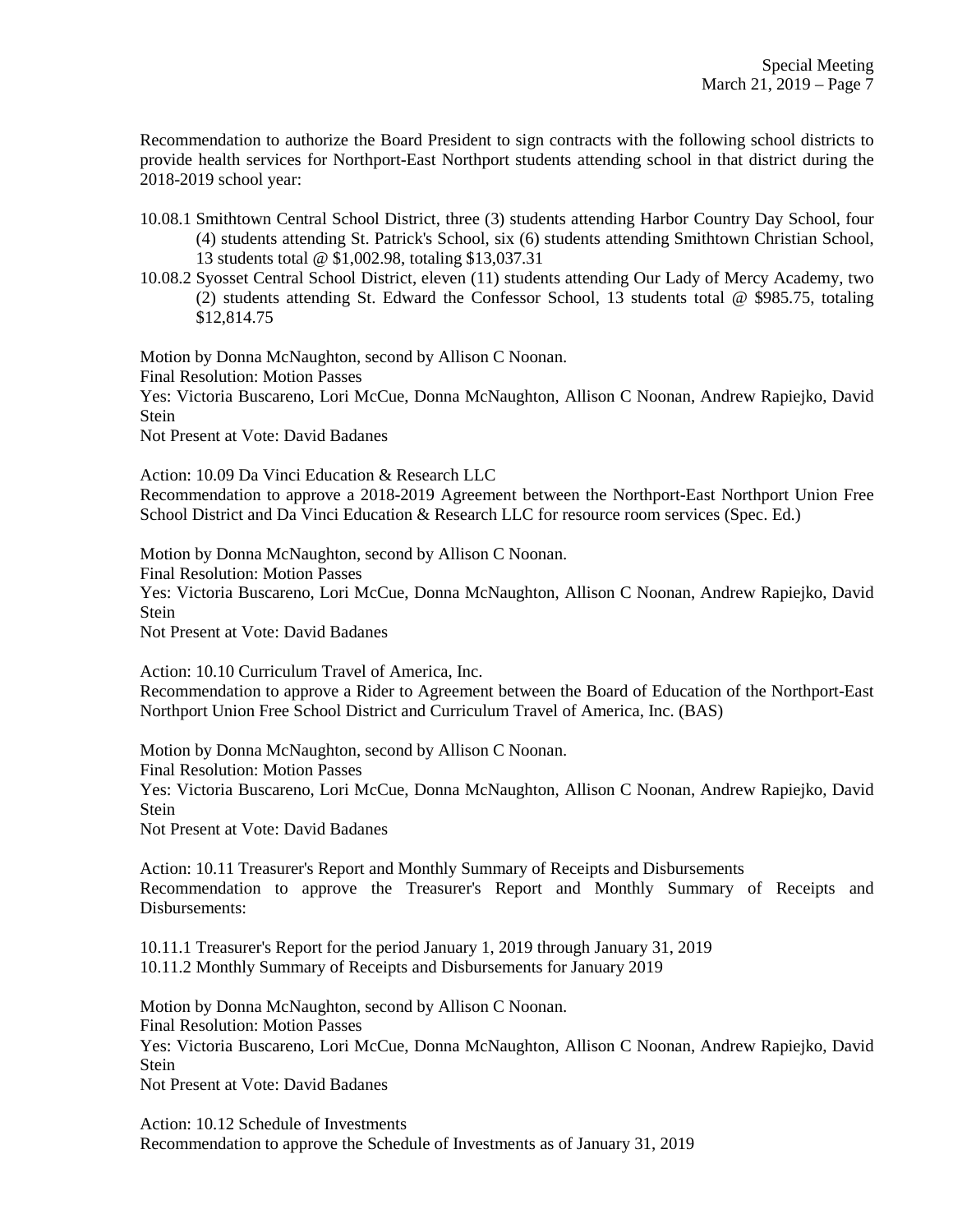Motion by Donna McNaughton, second by Allison C Noonan. Final Resolution: Motion Passes Yes: Victoria Buscareno, Lori McCue, Donna McNaughton, Allison C Noonan, Andrew Rapiejko, David Stein Not Present at Vote: David Badanes

Action: 10.13 Collateral Schedule Recommendation to approve the Collateral Schedule as of January 31, 2019

Motion by Donna McNaughton, second by Allison C Noonan. Final Resolution: Motion Passes Yes: Victoria Buscareno, Lori McCue, Donna McNaughton, Allison C Noonan, Andrew Rapiejko, David Stein Not Present at Vote: David Badanes

Action: 10.14 Bank Reconciliation Recommendation to approve the Bank Reconciliation Report for the Month Ended January 31, 2019

Motion by Donna McNaughton, second by Allison C Noonan. Final Resolution: Motion Passes Yes: Victoria Buscareno, Lori McCue, Donna McNaughton, Allison C Noonan, Andrew Rapiejko, David Stein Not Present at Vote: David Badanes

Action: 10.15 General Fund Projected Cash Flow Statement Recommendation to approve the General Fund Projected Cash Flow Statement for the year ending 2018- 2019, Actual Data July 1, 2018 - January 31, 2019, Estimated Data February 1, 2019 - June 30, 2019

Motion by Donna McNaughton, second by Allison C Noonan. Final Resolution: Motion Passes Yes: Victoria Buscareno, Lori McCue, Donna McNaughton, Allison C Noonan, Andrew Rapiejko, David Stein Not Present at Vote: David Badanes

Action: 10.16 Monthly Revenue and Budget Status Report - School Lunch Fund Recommendation to approve the Monthly Revenue and Budget Status Report - School Lunch Fund for the Month Ending January 31, 2019

Motion by Donna McNaughton, second by Allison C Noonan. Final Resolution: Motion Passes Yes: Victoria Buscareno, Lori McCue, Donna McNaughton, Allison C Noonan, Andrew Rapiejko, David **Stein** Not Present at Vote: David Badanes

Action: 10.17 Monthly Revenue and Budget Status Report - Special Aid Fund Recommendation to approve the Monthly Revenue and Budget Status Report - Special Aid Fund for the Month Ending January 31, 2019

Motion by Donna McNaughton, second by Allison C Noonan. Final Resolution: Motion Passes Yes: Victoria Buscareno, Lori McCue, Donna McNaughton, Allison C Noonan, Andrew Rapiejko, David Stein

Not Present at Vote: David Badanes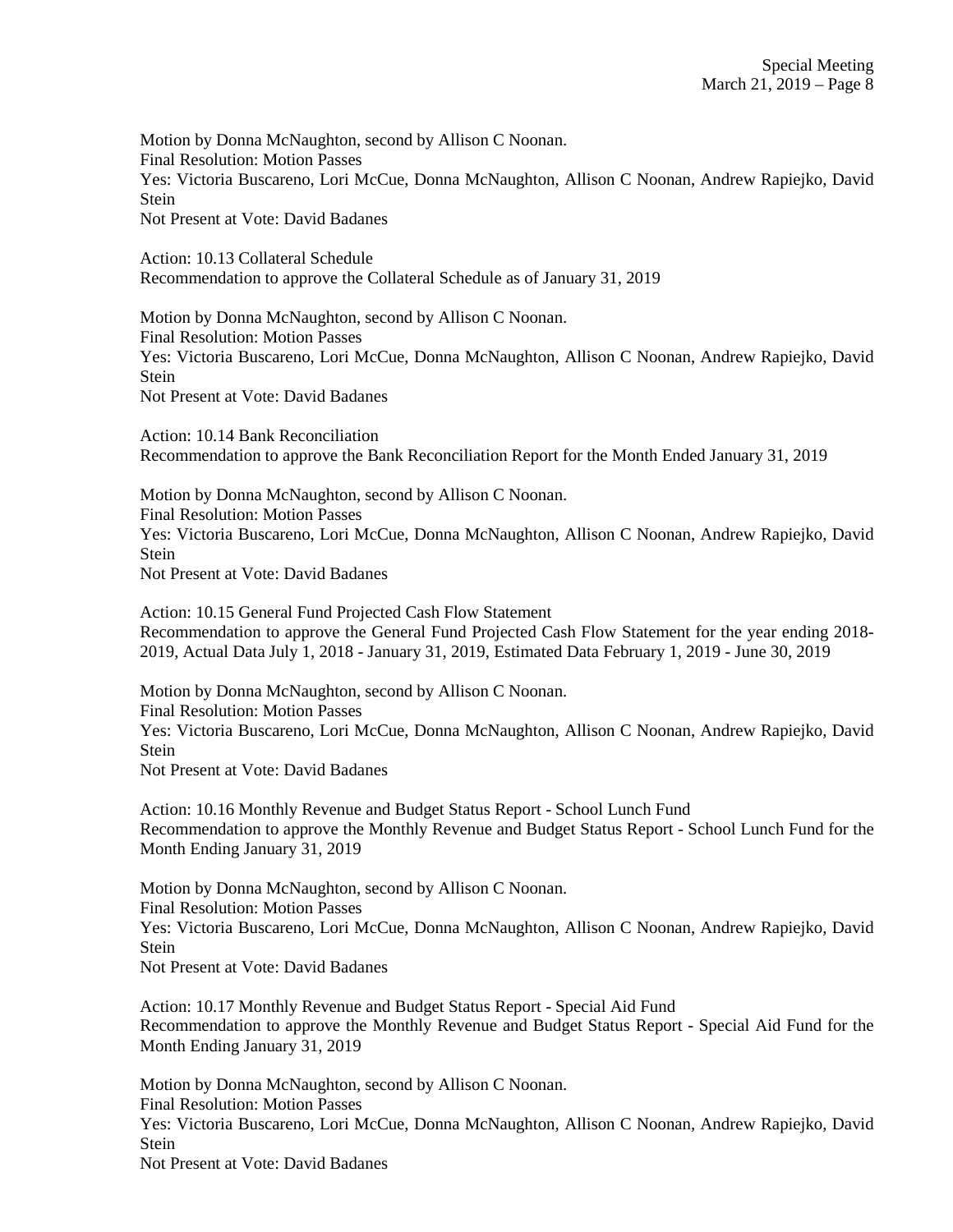Action: 10.18 Monthly Revenue and Budget Status Report - General Fund Recommendation to approve the Monthly Revenue and Budget Status Report - General Fund for the Month Ending January 31, 2019

Motion by Donna McNaughton, second by Allison C Noonan. Final Resolution: Motion Passes Yes: Victoria Buscareno, Lori McCue, Donna McNaughton, Allison C Noonan, Andrew Rapiejko, David **Stein** Not Present at Vote: David Badanes

Action: 10.19 Monthly Revenue and Budget Status Report - Capital Fund Recommendation to approve the Monthly Revenue and Budget Status Report - Capital Fund for the Month Ending January 31, 2019

Motion by Donna McNaughton, second by Allison C Noonan. Final Resolution: Motion Passes Yes: Victoria Buscareno, Lori McCue, Donna McNaughton, Allison C Noonan, Andrew Rapiejko, David **Stein** 

Not Present at Vote: David Badanes

Action: 10.20 School Lunch Profit and Loss Statement Recommendation to approve the School Lunch Profit and Loss Statement for the Month Ending January 31, 2018

Motion by Donna McNaughton, second by Allison C Noonan. Final Resolution: Motion Passes Yes: Victoria Buscareno, Lori McCue, Donna McNaughton, Allison C Noonan, Andrew Rapiejko, David **Stein** Not Present at Vote: David Badanes

Action: 10.21 Transfer of General Fund Appropriations Recommendation to approve Transfer of General Fund Appropriations in the 2018-2019 fiscal year (\$907,426.92)

Motion by Donna McNaughton, second by Allison C Noonan. Final Resolution: Motion Passes Yes: Victoria Buscareno, Lori McCue, Donna McNaughton, Allison C Noonan, Andrew Rapiejko, David **Stein** Not Present at Vote: David Badanes

Action: 10.22 Transfer of Capital Fund Appropriations Recommendation to approve Transfer of Capital Fund Appropriations in the 2018-2019 fiscal year (\$647,100.00)

Motion by Donna McNaughton, second by Allison C Noonan. Final Resolution: Motion Passes Yes: Victoria Buscareno, Lori McCue, Donna McNaughton, Allison C Noonan, Andrew Rapiejko, David **Stein** Not Present at Vote: David Badanes

Action: 10.23 BIDS Recommendation to take specified action on the following BIDS: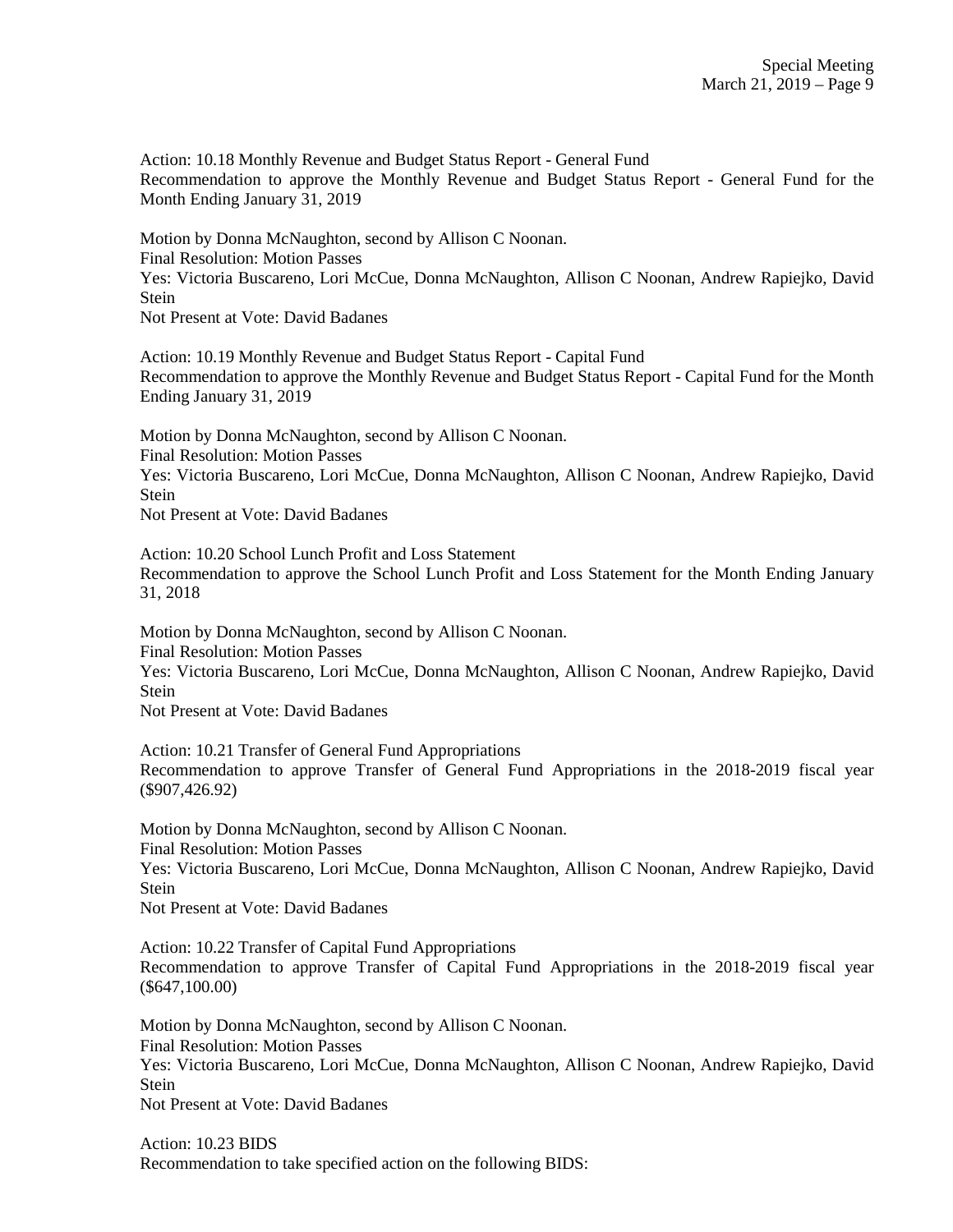CAPITAL 10.23.1 AWARD - Contract #2 - Roof Replacement 10.23.2 REJECT - Contract #2 - Site Work Reconstruction (Bid #19-301C - Bond Issue) Motion by Donna McNaughton, second by Allison C Noonan. Final Resolution: Motion Passes Yes: Victoria Buscareno, Lori McCue, Donna McNaughton, Allison C Noonan, Andrew Rapiejko, David Stein

Not Present at Vote: David Badanes

# **11. SUPERINTENDENT'S REPORT - FOR INFORMATION ONLY**

Information: 11.01 Budget Transfers for the period February 28, 2019 - March 12, 2019 - As per Board Policy #6150 all transfers between salary codes up to \$25,000 and transfers between all other codes up to \$10,000 are to be reported to the Board of Education as an information item

**12. ADJOURNMENT** - Board policy requires adjournment by 10:30 pm, unless meeting is extended by vote.

Information: 12.01 Upcoming Meetings

SPECIAL MEETING TO DISCUSS PROPOSED BUDGET PRELIMINARY PUBLIC HEARING Thursday, March 28, 2019 7:00 p.m. William J. Brosnan School Cafeteria Budget Discussion - Revenue, Fund Balance, Reserves Preliminary Public Hearing to Receive Additional Public Input on Budget

SPECIAL MEETING TO FINALIZE BUDGET

Thursday, April 11, 2019 7:00 p.m. William J. Brosnan School Cafeteria

SPECIAL MEETING TO VOTE ON BOCES ADMINISTRATIVE BUDGET & TRUSTEES Tuesday, April 30, 2019 7:00 p.m. William J. Brosnan School Cafeteria

Action: 12.02 Adjournment Recommendation to adjourn the meeting

Motion by Donna McNaughton, second by Allison C Noonan. Final Resolution: Motion Passes Yes: Victoria Buscareno, David Badanes, Lori McCue, Donna McNaughton, Allison C Noonan, Andrew Rapiejko, David Stein

At 8:57 p.m., the Chair declared the meeting adjourned.